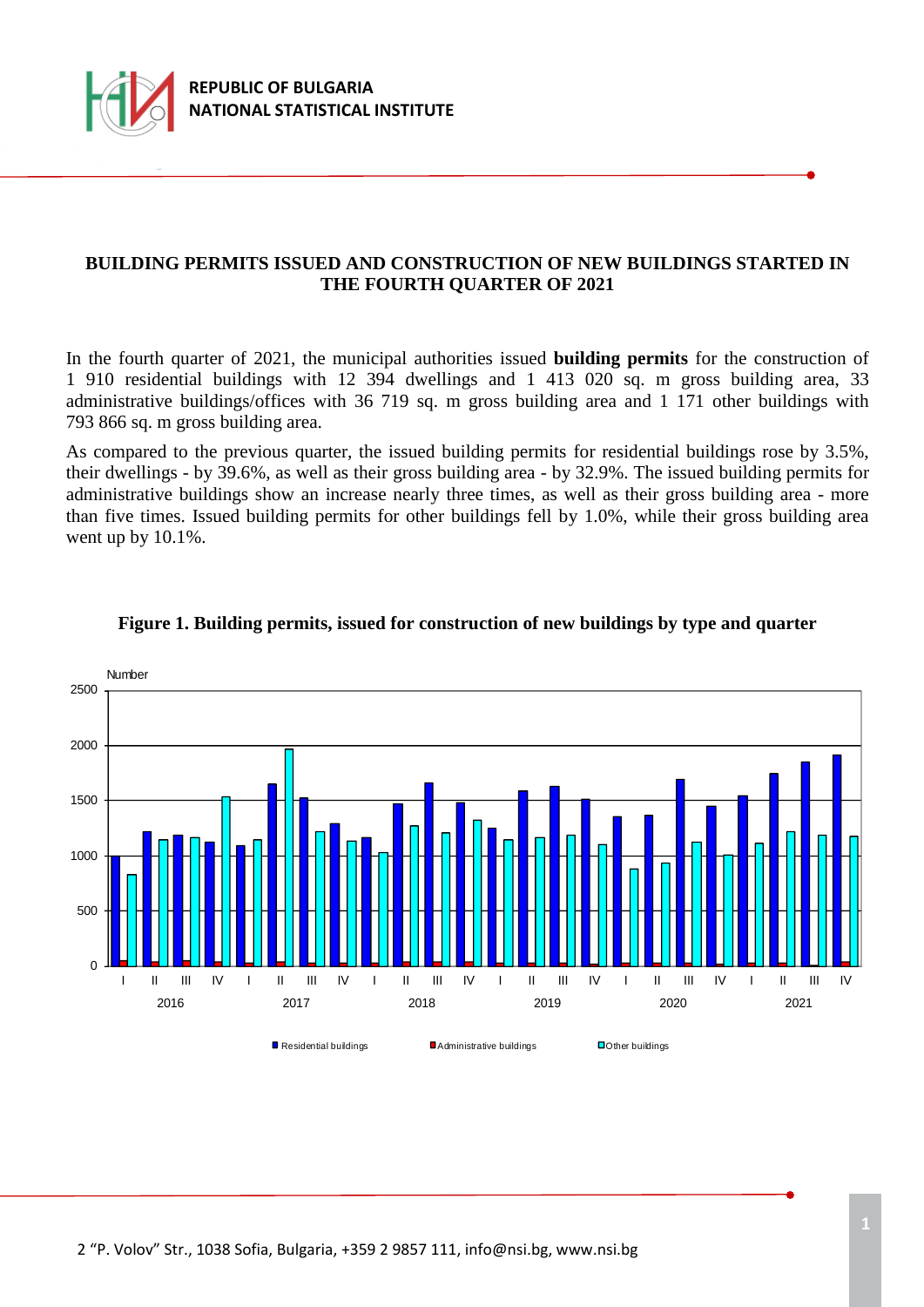

As compared to the fourth quarter of 2020, the issued building permits for new residential buildings increased by 31.6%, their dwellings - by 26.7% and the gross building area - by 23.7%. Compared to the fourth quarter, 135.7% more administrative building permits were issued, with a 29.8% increase in their gross building area. The issued building permits for other buildings rose by 16.5%, as well as their gross building area - by 54.0%.



**Figure 2. Building permits, issued for construction - gross building area by type of buildings and quarter** 

The highest number of building permits for new residential buildings was issued in the following districts: Sofia (stolitsa) - 357, Plovdiv - 352, Sofia - 170, Varna - 157 and Burgas - 151. Most dwellings are to be built in the districts: Sofia (stolitsa) - 5 212, Plovdiv - 3 010, Varna - 1 332, Burgas - 562 and Stara Zagora - 378 (Annex, Table 1).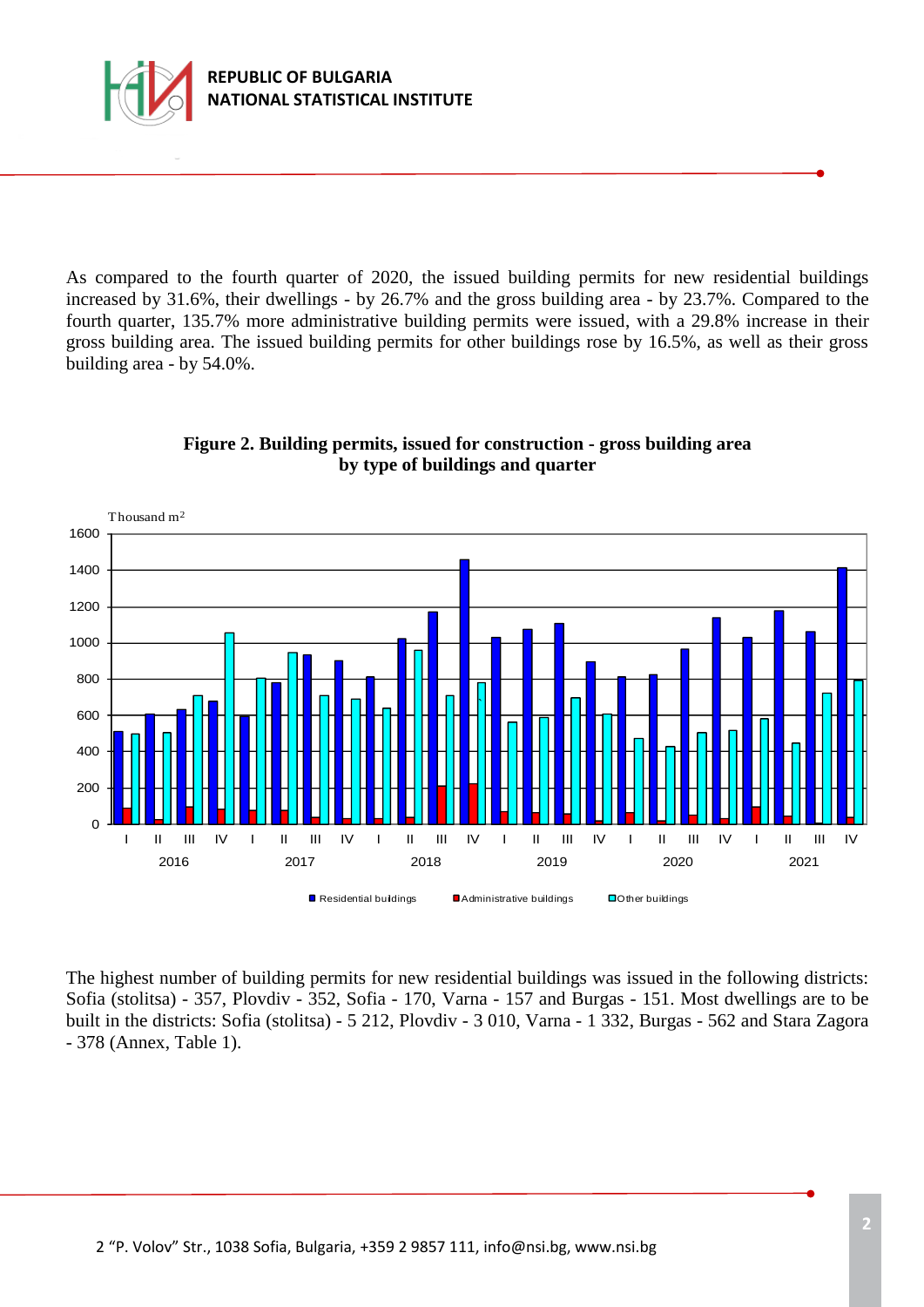

In the fourth quarter of 2021, **began the construction** of 1 319 residential buildings with 7 336 dwellings and 871 631 sq. m gross building area, 14 administrative buildings/offices with 16 538 sq. m gross building area and 607 other buildings with 520 151 sq. m gross building area.

As compared to the previous quarter, the started residential buildings decreased by 2.8%, but their dwellings increased by 12.4% and the gross building area - by 6.8%. The number of started administrative buildings was unchanged, but their gross building area fell by 7.4%. The started other buildings rose by 5.6%, with 28.3% growth in their gross building area.



## **Figure 3. Started construction of new buildings by type and quarter**

As compared to the fourth quarter of 2020, the started new residential buildings increased by 30.9%, their dwellings - by 30.6%, as well as the gross building area - by 24.1%. The number of started administrative buildings rose by 7.7% and their gross building area - by 29.2%. The construction of 6.1% more other buildings was started, with a 40.4% larger gross building area.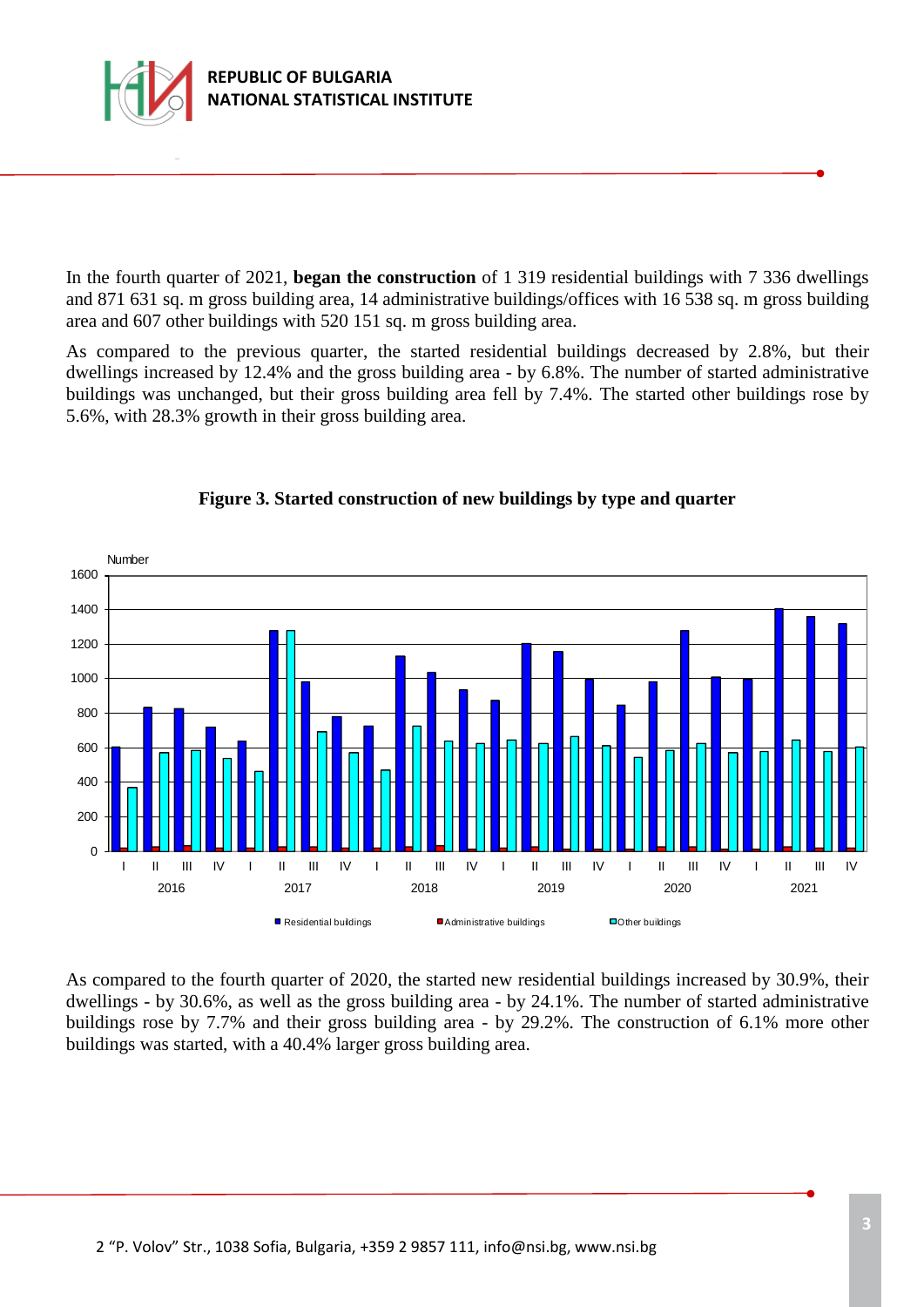





The construction of the highest number of new buildings was started in the following districts: Sofia (stolitsa) - 245 residential buildings and 29 other buildings; Plovdiv - 192 residential buildings and 65 other buildings; Sofia - 142 residential buildings and 32 other buildings; Varna - 108 residential buildings and 59 other buildings; Burgas - 141 residential buildings and 23 other buildings (Annex, Table 2).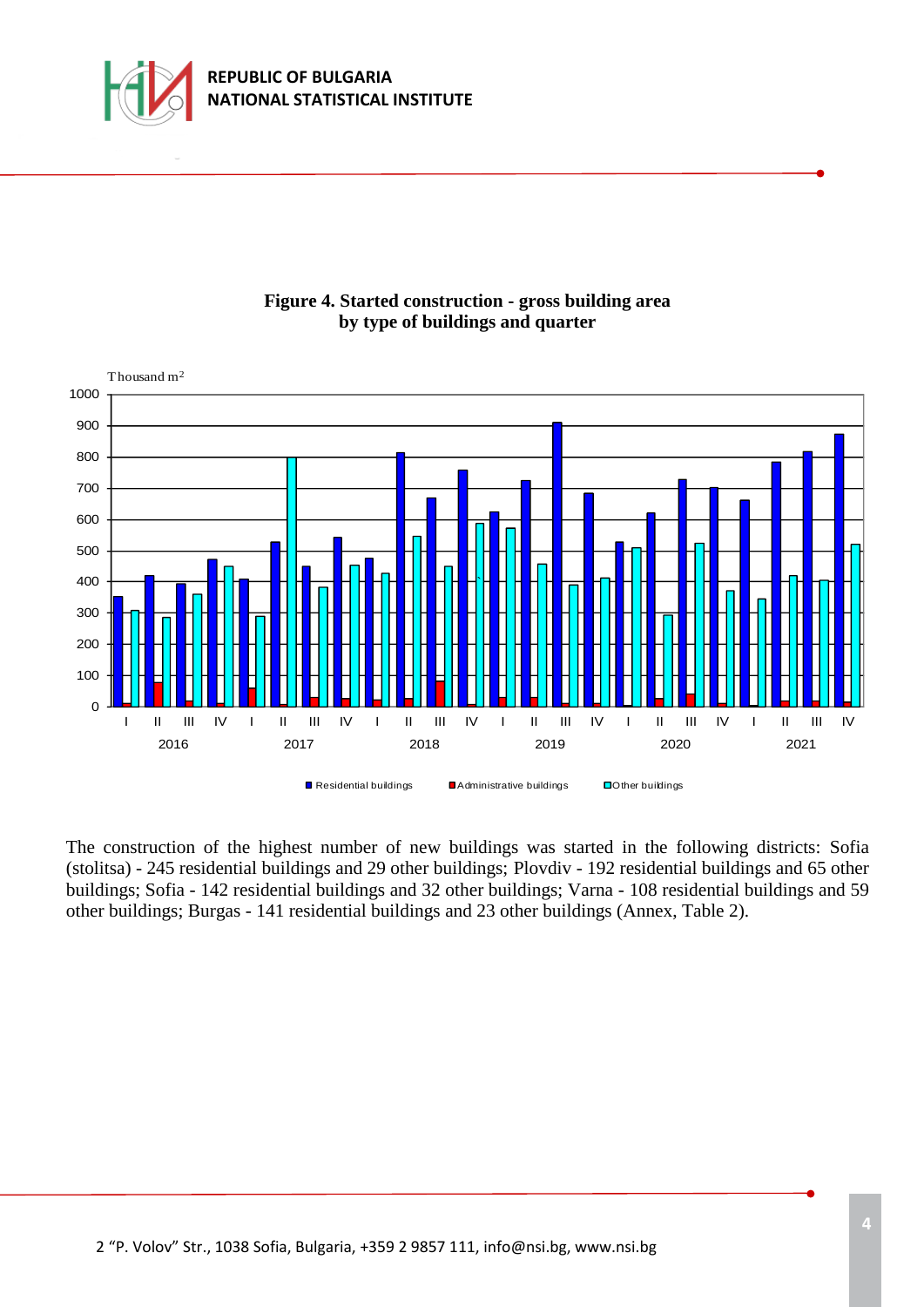

#### **Methodological notes**

The quarterly statistical survey of permits issued for construction collects information about building permits issued by municipal authorities as well as for the started construction of new buildings according to their type and gross building area. This information may be used as an indicator of the future construction activity of enterprises in the country.

**Types of buildings** are classified according to the Classification of types of construction (CC) and are divided into:

- Residential buildings for which the useful floor area is mostly used for permanent residential habitation.
- Non-residential *-* buildings for various purposes, including:

- administrative - offices and buildings for administrative work of departments and other organizations and associations (representative buildings - banks, post offices, government department offices, conference and congress centres, low courts, municipalities);

- other buildings - buildings used for different activities: production, trade, transport, education, cultural, sports, agriculture, health, recreation and facilities for a short stay (hotels, motels, rest houses, huts and others).

**Gross building area -** a sum of all floors areas in external dimensions.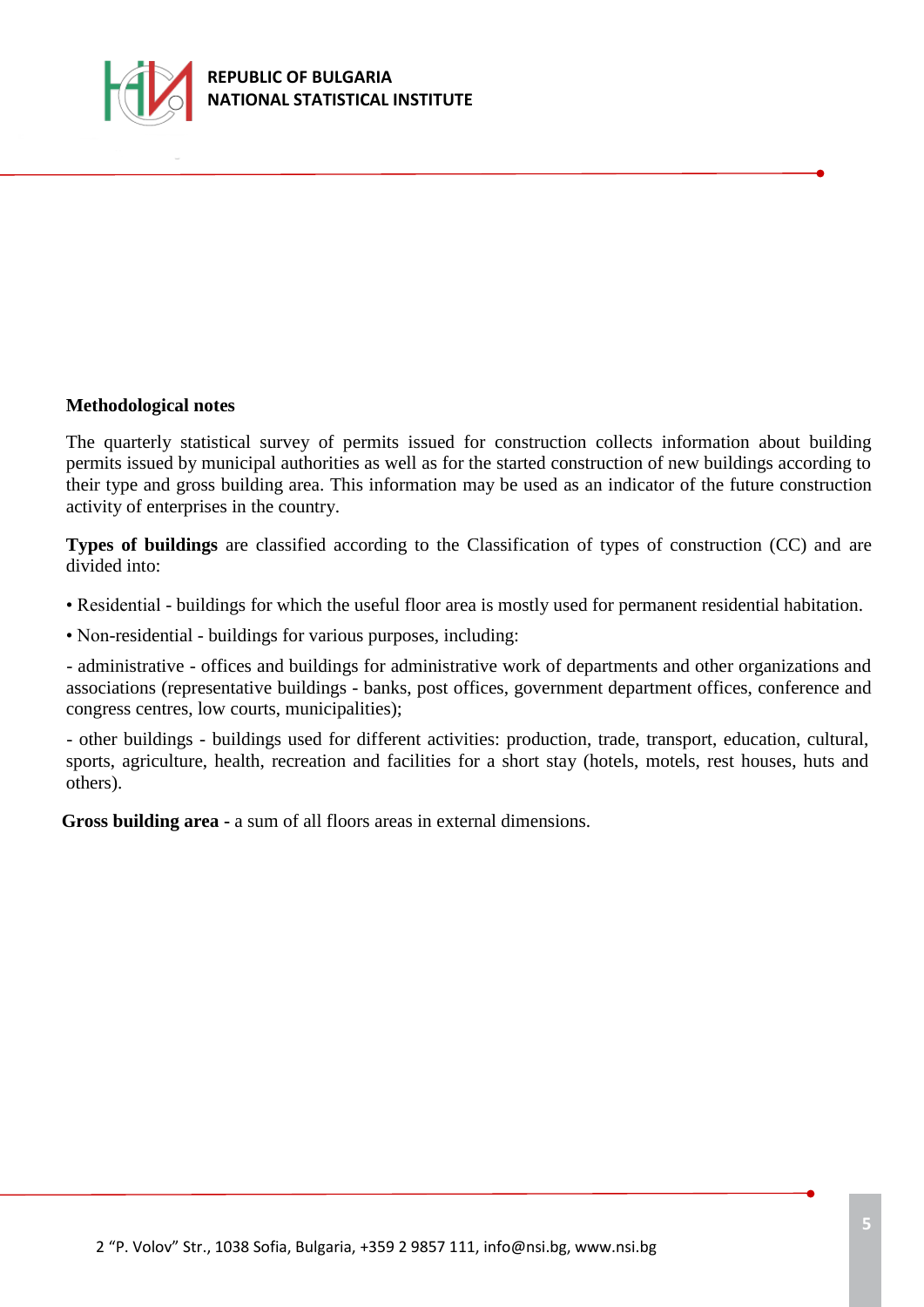

#### **Annex**

**Table 1**

# **Building permits, issued for the construction of new buildings in the fourth quarter of 2021**

|                  | <b>Residential buildings</b> |                               |                                       | <b>Administrative buildings</b> |                                       | <b>Other buildings</b> |                                       |
|------------------|------------------------------|-------------------------------|---------------------------------------|---------------------------------|---------------------------------------|------------------------|---------------------------------------|
| <b>Districts</b> | <b>Number</b>                | <b>Number of</b><br>dwellings | <b>Gross building</b><br>area - sq. m | <b>Number</b>                   | <b>Gross building</b><br>area - sq. m | <b>Number</b>          | <b>Gross building</b><br>area - sq. m |
| <b>Total</b>     | 1910                         | 12394                         | 1413020                               | 33                              | 36719                                 | 1171                   | 793866                                |
| Blagoevgrad      | 107                          | 158                           | 31379                                 | $\ddot{\phantom{0}}$            | $\ddot{\phantom{a}}$                  | 80                     | 24726                                 |
| <b>Burgas</b>    | 151                          | 562                           | 69982                                 | $\ddot{\phantom{0}}$            | $\ddotsc$                             | 47                     | 28061                                 |
| Varna            | 157                          | 1332                          | 134786                                | 3                               | 3951                                  | 70                     | 36929                                 |
| Veliko Tarnovo   | 36                           | 145                           | 20659                                 |                                 |                                       | 30                     | 17155                                 |
| Vidin            | 5                            | 5                             | 574                                   |                                 |                                       | $\ddotsc$              |                                       |
| Vratsa           | 14                           | 35                            | 4491                                  |                                 |                                       | 24                     | 12712                                 |
| Gabrovo          | 7                            | $\overline{7}$                | 1527                                  |                                 |                                       | 14                     | 14633                                 |
| Dobrich          | 37                           | 47                            | 8090                                  |                                 |                                       | 27                     | 11741                                 |
| Kardzhali        | 37                           | 282                           | 35873                                 | $\ddot{\phantom{a}}$            | $\ddot{\phantom{a}}$                  | 16                     | 7754                                  |
| Kyustendil       | 17                           | 17                            | 3832                                  | $\overline{a}$                  | $\overline{\phantom{0}}$              | 28                     | 11542                                 |
| Lovech           | 15                           | 15                            | 2188                                  | $\ddot{\phantom{0}}$            | $\ddot{\phantom{a}}$                  | 15                     | 6666                                  |
| Montana          | 10                           | 10                            | 1458                                  | ÷                               |                                       | $\ldots$               |                                       |
| Pazardzhik       | 80                           | 127                           | 16998                                 | 6                               | 920                                   | 79                     | 87074                                 |
| Pernik           | 57                           | 115                           | 16385                                 | $\overline{\phantom{a}}$        | $\overline{\phantom{0}}$              | 29                     | 24459                                 |
| Pleven           | 20                           | 87                            | 13087                                 | 3                               | 445                                   | 26                     | 9008                                  |
| Plovdiv          | 352                          | 3010                          | 309172                                | 7                               | 20893                                 | 122                    | 173475                                |
| Razgrad          | 14                           | 22                            | 3002                                  | ÷,                              | $\overline{a}$                        | 41                     | 26781                                 |
| Ruse             | 20                           | 28                            | 3501                                  |                                 |                                       | 33                     | 6908                                  |
| Silistra         | $\,8\,$                      | $8\,$                         | 2013                                  |                                 | ۰                                     | 28                     | 12116                                 |
| Sliven           | 34                           | 76                            | 11054                                 | $\ddot{\phantom{a}}$            | $\ddot{\phantom{a}}$                  | 85                     | 24203                                 |
| Smolyan          | $\overline{4}$               | $\overline{4}$                | 1444                                  | $\overline{\phantom{a}}$        | $\overline{a}$                        | 17                     | 3834                                  |
| Sofia            | 170                          | 292                           | 40247                                 | $\overline{a}$                  | $\overline{a}$                        | 58                     | 51579                                 |
| Sofia (stolitsa) | 357                          | 5212                          | 587301                                | 3                               | 3735                                  | 53                     | 96212                                 |
| Stara Zagora     | 88                           | 378                           | 43075                                 | $\ddot{\phantom{0}}$            | $\ddot{\phantom{a}}$                  | 141                    | 56231                                 |
| Targovishte      | 9                            | 132                           | 9734                                  | $\overline{a}$                  | $\blacksquare$                        | 7                      | 5677                                  |
| Haskovo          | 67                           | 219                           | 31488                                 |                                 |                                       | 27                     | 15804                                 |
| Shumen           | 22                           | 38                            | 6031                                  | $\ddot{\phantom{0}}$            | $\ddot{\phantom{0}}$                  | 47                     | 16145                                 |
| Yambol           | 15                           | 31                            | 3649                                  | $\ddot{\phantom{0}}$            | $\ddot{\phantom{0}}$                  | 20                     | 10382                                 |

'..' - Confidential data.

'-' - No case.

\_\_\_\_\_\_\_\_\_\_\_\_\_\_\_